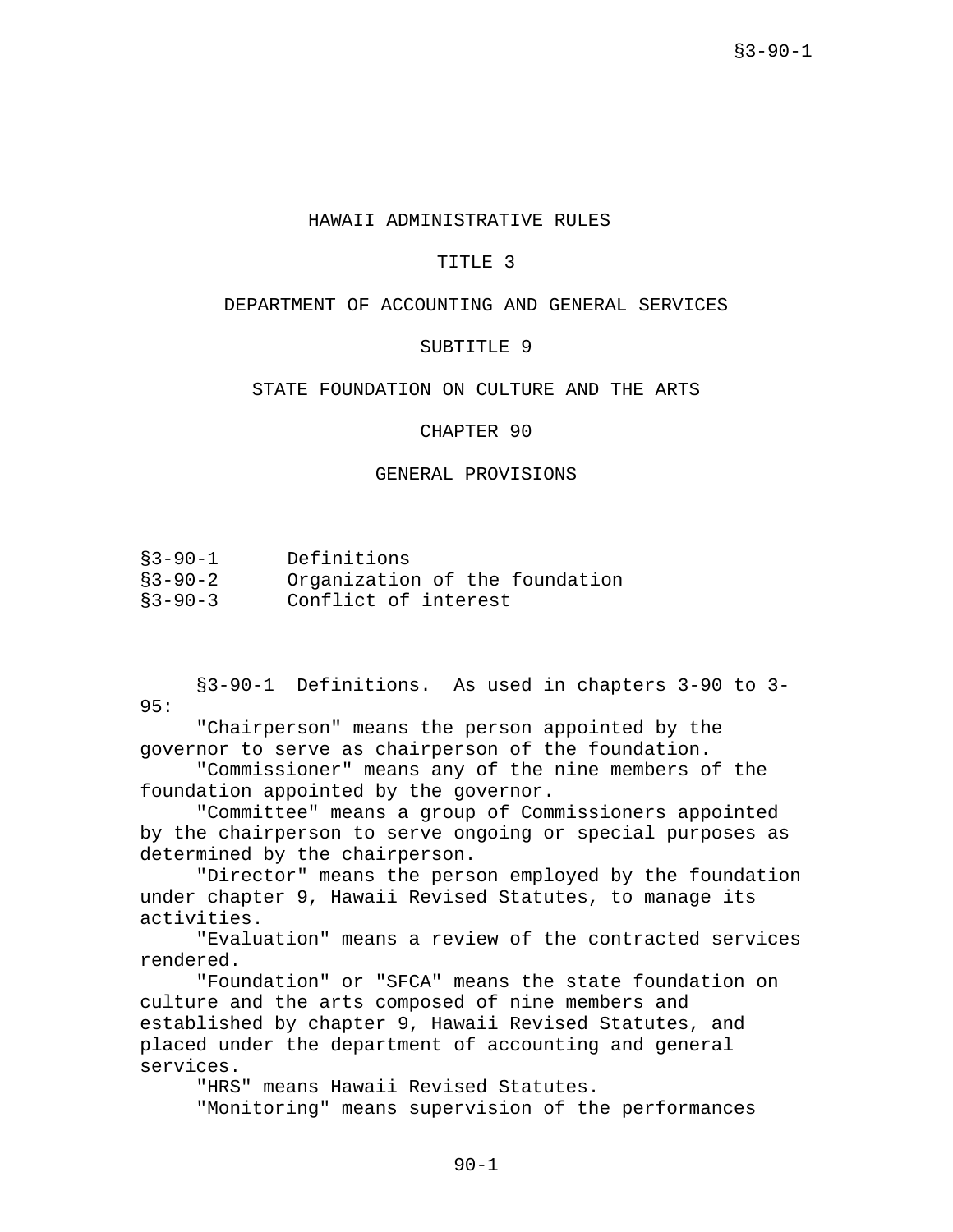of services only to the extent of ensuring compliance with contract specifications.

"Panel" means the commissioners and citizens appointed by the foundation to review and make recommendations on funding for culture, arts, history, and humanities activities.

 $$3-90-1$ 

"Staff" means the employees of the foundation working under the direction of the director. "State" means the State of Hawaii. [Eff Feb 12, 1987] (Auth: HRS §9-5) (Imp: HRS §9-5)

§3-90-2 Organization of the foundation. a) The foundation is composed of nine members appointed by the governor to perform the duties and functions set forth in section 9-3, HRS. The officers of the foundation shall consist of a chairperson appointed by the governor from among the commissioners.

(b) The chairperson shall preside at all meetings of the foundation. In the event that the chairperson is not able to preside, one of the commissioners shall be designated to serve as acting chairperson by the chairperson.

(c) The chairperson, with the approval of the commissioners, shall establish standing and special committees and appoint the chairperson of the panels.

(d) The director, with the approval of the chairperson, shall designate a person from among the staff to serve as acting director in the director's absence. [Eff: FEB 12, 1987] (Auth: HRS §9-5) (Imp: HRS §§9-2, 9-3,  $9 - 5)$ 

§3-90-3 Conflict of interest. Commissioners, staff, and panelists selected by the SFCA shall disqualify themselves and shall not take any official action directly affecting any personal business, project, or undertaking as